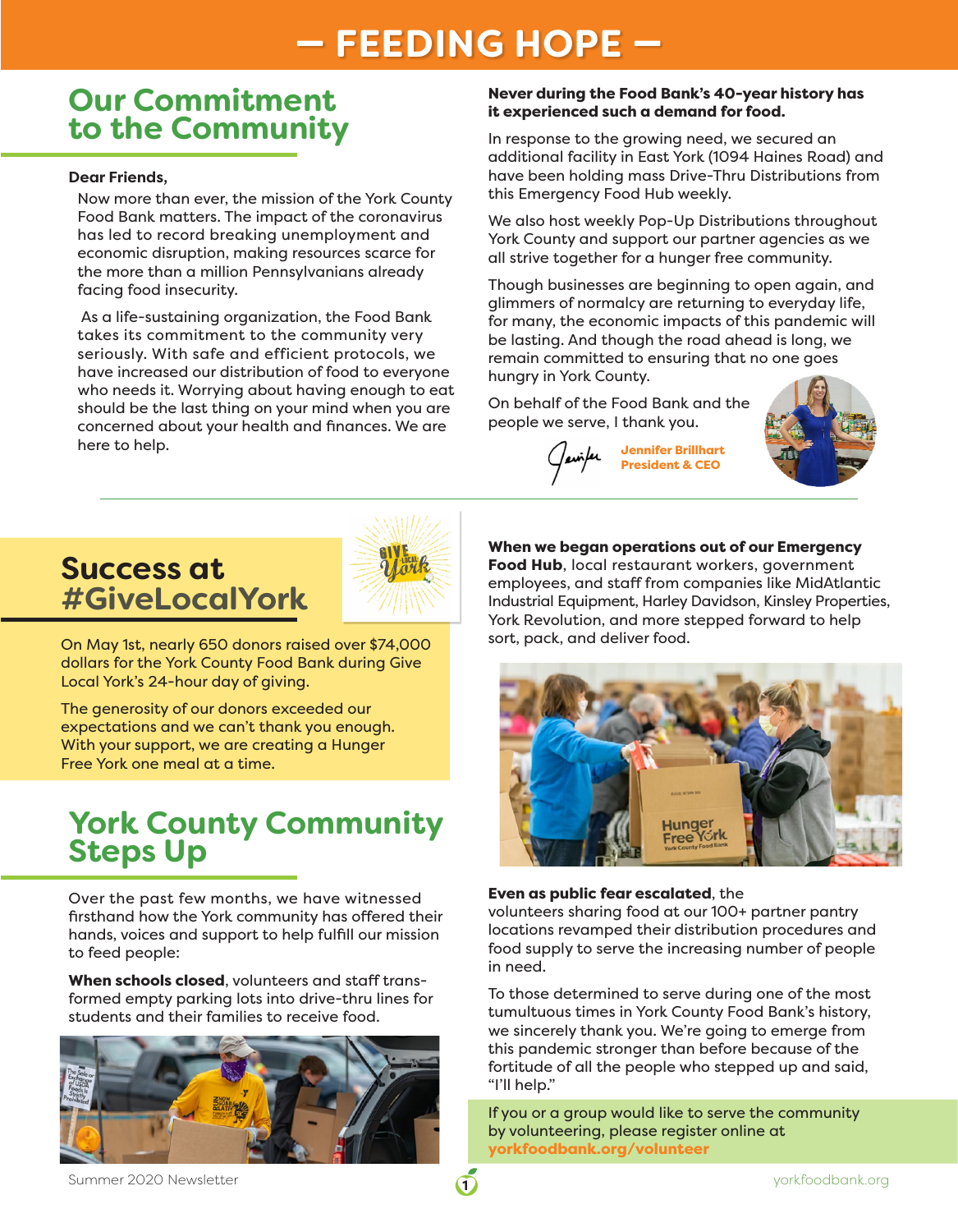## **Our Mission**

# **The York County Food Bank's mission is to end hunger IN YORK COUNT**

**and dignified access to—high quality, nutritious food for by working with partner agencies to increase the quantity of—**

## **EVERYONE WHO NEEDS IT.**

## **Our Board of Directors**

Matthew Shorb, *Board Chair*  Andrew Paxton, *Chair Elect*  Greg Liegey, *Treasurer* John Hilliard, *Secretary* Kimberly Amberman Mieke Walsh Driscoll Laura Mercadante Maria Polli

Mike Price Daniel Scott Mark Sindicich Elle Thomas Marc Ungar Kevin Weaver Mary Wilt

### **Interested in donating?**

Contact us today at *717.846.6435* or visit *yorkfoodbank.org*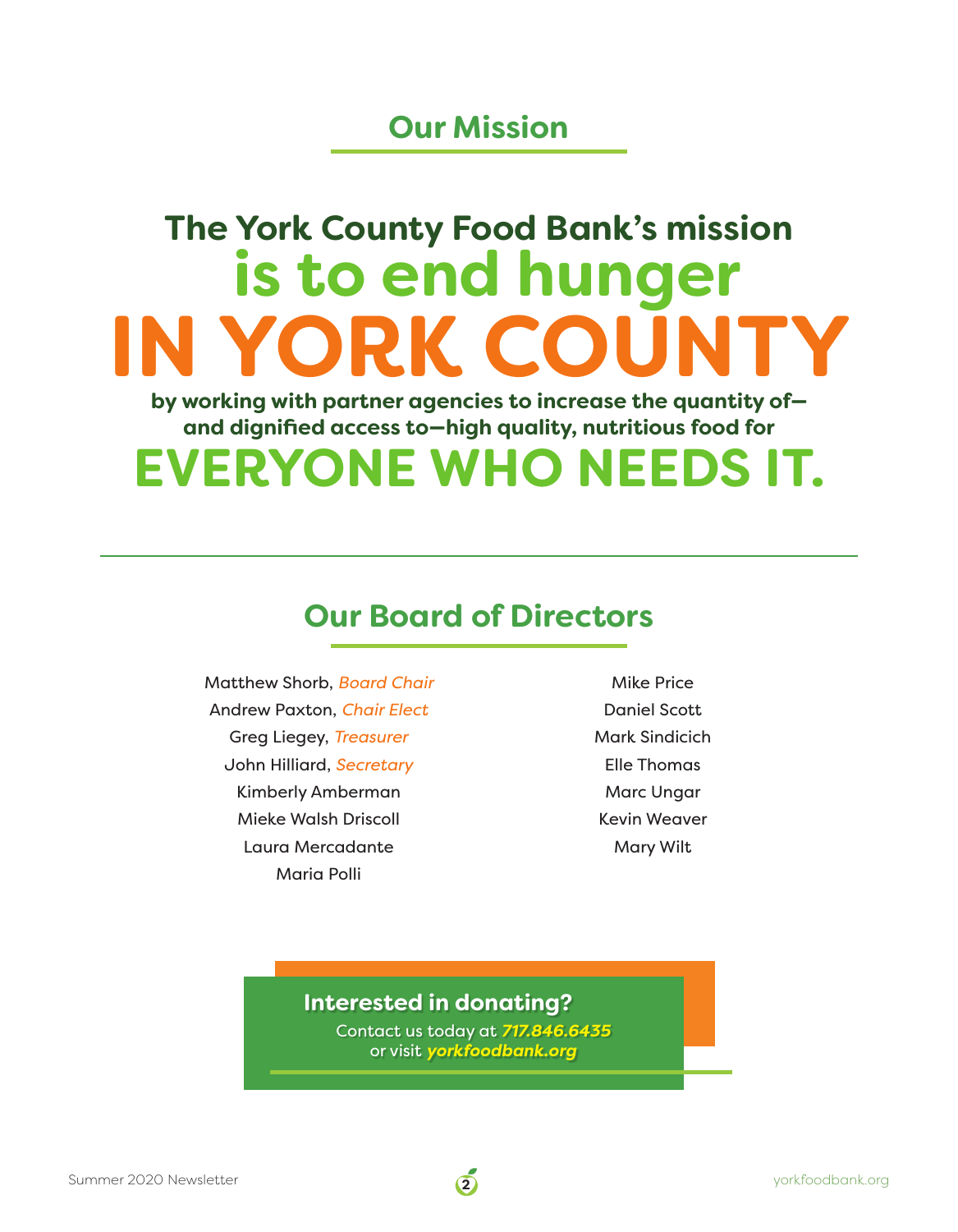## **The Work Ahead**

With investments made by thousands of supporters like you, York County Food Bank is strongly positioned to meet today's demands. We have weathered the initial shock of this pandemic and fortified the food assistance system to endure in the weeks ahead.

But we know we have a long road ahead — the pandemic's economic impact will continue to ripple through our community for 12 months, 18 months or more. Need for essential resources will continue to grow and it will take all of us, working together, to continue addressing that need.

York County Food Bank remains adaptive to this rapidly changing environment. In partnership with our generous supporters like you, we will continue to move extraordinary volumes of food into communities facing the threat of hunger and economic insecurity at profound rates. With your support, we remain stalwart in our vision of a hunger free York.



## **WORKING TOWARDS A HUNGER FREE YORK**

# **New Community Partners**

We are working with new partners, such as WellSpan Health, 2-1-1, Rabbit Transit, the National Guard, Operation BBQ Relief, Wellington Homes, and others to help distribute boxes of food. This means food is getting to our neighbors in even more ways!

Thanks to the generous support of many, the Food Bank has been rapidly mobilizing to keep meals on the table for seniors, children and families across our communities.